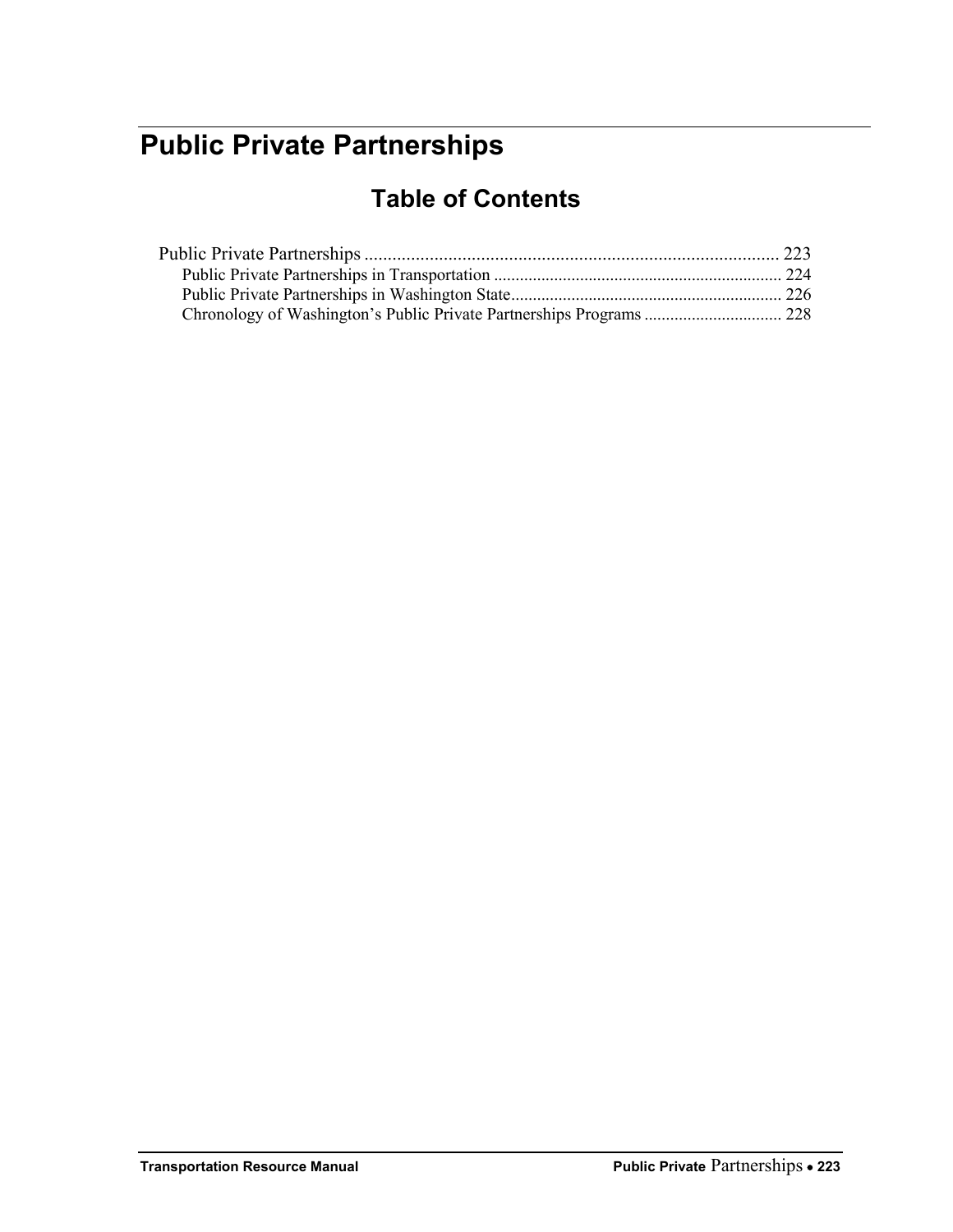### <span id="page-1-0"></span>**Public Private Partnerships in Transportation**

The traditional means of contracting for infrastructure projects has been using a design-bid-build (DBB) model. Under this model, the public sector designs the project, bids out each phase of the project, and uses public funds to pay a private contractor to build the project. Subsequent operations and maintenance costs are typically the responsibility of the public agency, either performed by public employees or contracted out. In this traditional delivery model, most project risks are borne by the public sector, including the need for up front capital to pay for the project, and budgeting for ongoing operations and maintenance.

An alternative to traditional delivery is a method known as public private partnerships, or P3s. As defined by the Federal Highway Administration, "A public private partnership (P3) is a contractual agreement formed between public and private sector partners, allowing more private sector participation than is traditional. The agreements usually involve a government agency contracting with a private company to design, renovate, construct, operate, maintain, and/or manage a facility or system" In P3s, the private sector performs all or some of the functions normally undertaken by the government, but the public sector retains legal ownership of the facility.

The P3 delivery approach includes a range of potential partnership structures, which transfer risk to the private partner in increasingly greater degrees. As the private partner takes on greater risk, it also gains greater control of the project, including the opportunity for a return on its investment. In addition, the private party is incentivized to innovate and value engineer to drive down costs and mitigate risks. The right structure for a particular project may depend on project complexity, public policy goals, private sector interest, and a Value for Money analysis (see definition below).

P3 delivery is not suitable for all infrastructure projects. Many believe that P3 should be considered for projects that meet some or all of the following criteria:

- major technically-complex projects that are part of a capital plan;
- that need to be delivered faster to realize economic development and/or quality of life benefits;
- that could realize an upfront cost savings through alternative delivery;
- that could show cost savings through operating and maintenance efficiencies;
- and/or that may lack financing.

While P3s can offer alternative project delivery methods or financing mechanisms, in the long term they do not provide new money for infrastructure. Revenues to repay the private investment must come from the same sources of public funding – tolls, fees or taxes.

### **How do Public Private Partnerships Add Value? Isn't Tax-Exempt Financing Cheaper?**

In order to decide if a P3 structure could benefit the public partner, a *Value for Money (VfM)* analysis is typically conducted to compare the total estimated lifecycle costs of traditional public procurement to those of a hypothetical P3 procurement. If the estimated costs of the P3 procurement are less than those of the traditional public procurement, then there may be a positive Value for Money, and the potential P3 project may warrant further analysis. The VfM analysis is a way of ensuring that the public interest is consistently calculated and weighed in all decisions regarding project delivery.

Because municipal tax exempt interest rates are generally lower than corporate taxable interest rates, other savings stemming from a project's cost and financing structure are necessary for a P3 to show a positive VfM. Experience in other states and countries has shown that despite the higher financing costs of taxable financing, the benefits of transferring project delivery and long-term maintenance and preservation risks to the private sector can sometimes result in cost savings to the public.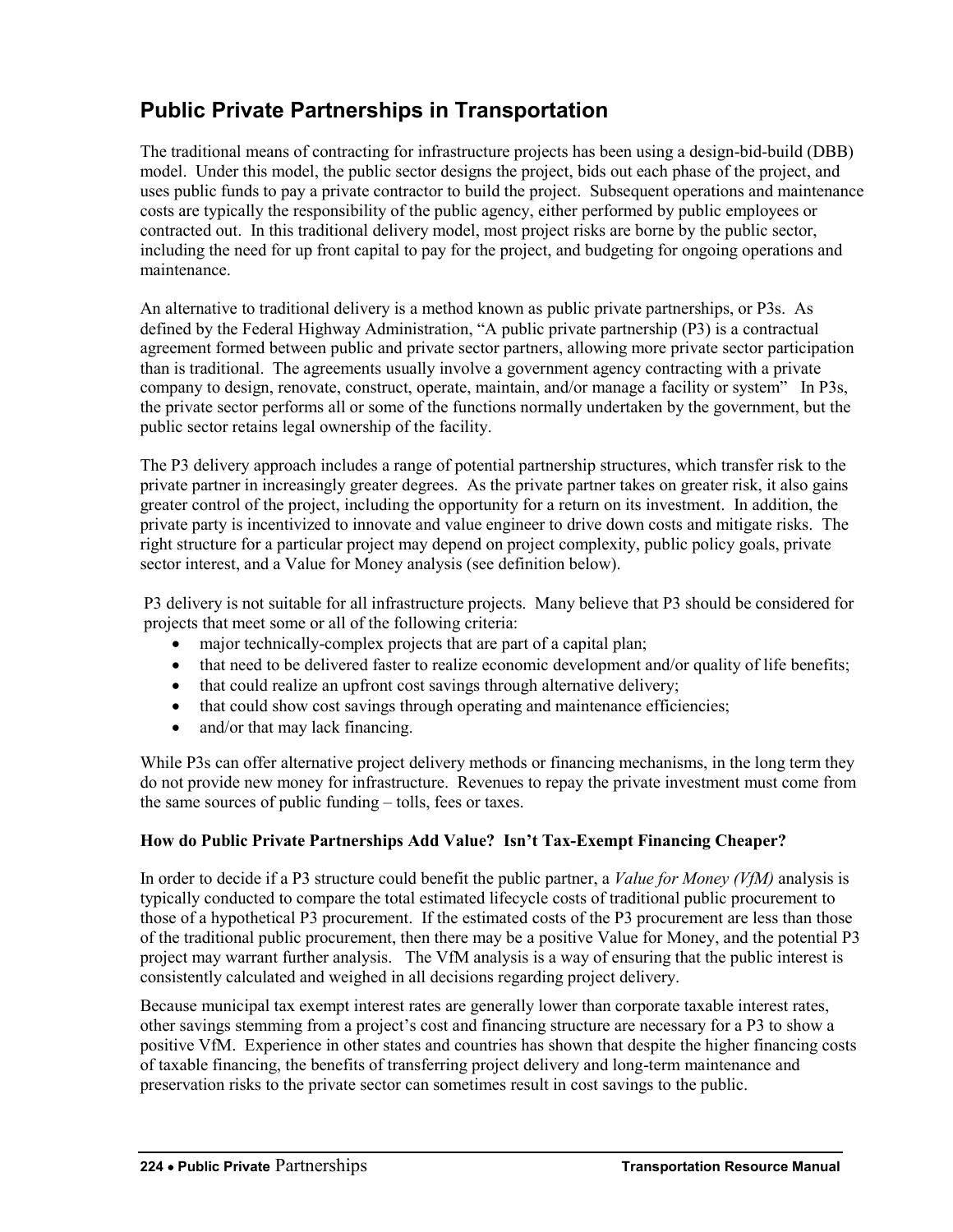The following considerations are important concerning the use of private financing vs. traditional taxexempt financing:

- Private capital can help fast track projects when public funding and/or financing is not available or insufficient;
- Through the use of private financing, a P3 may allow some projects to be delivered with no effect on the State's debt capacity;
- A number of tools exist that can reduce the financing cost for private entities to levels that are more competitive with tax-exempt state and municipal financing rates. These tools include Federal TIFIA loans, private activity bonds, state infrastructure banks which provide access to low-interest or tax-exempt debt to private sector entities for transportation projects, and the ability of private investors to depreciate various capital costs over the long-term – a tax benefit available to private investors but not to public entities; and
- Through a competitive procurement and risk sharing (particularly revenue risk) approach, the access to equity investment allows a P3 structure to potentially leverage a significantly greater amount of up front capital than a publicly-financed approach under equivalent or comparable projects scope and assumptions.



### *Potential P3 Concerns and Controversies*

- *Loss of public control and flexibility*
- *Private at the public's expense*
- *Loss of future public revenues*
- *Risk of bankruptcy or default*
- *Accountability and transparency*
- *Environmental issues*
- *Labor concerns*
- *Foreign companies*
- *Toll road controversies*
- *Specific contract terms*

*SOURCE: NCSL's P3 for Transportation Toolkit for Legislators*

#### **ON THE WEB**

- AECOM, "Evaluation of Public Private Partnerships," Joint Transportation Committee, January 2011. [http://www.leg.wa.gov/JTC/Documents/Studies/P3/P3FinalReport\\_Jan2012Web.pdf.](http://www.leg.wa.gov/JTC/Documents/Studies/P3/P3FinalReport_Jan2012Web.pdf)
- NCSL, "Public Private Partnerships in Transportation: A Toolkit for Legislators," December 2010. [http://www.ncsl.org/issues-research/transport/public-private-partnerships-for](http://www.ncsl.org/issues-research/transport/public-private-partnerships-for-transportation.aspx)[transportation.aspx](http://www.ncsl.org/issues-research/transport/public-private-partnerships-for-transportation.aspx)
- [FHWA's Public Private Partnerships page](http://www.fhwa.dot.gov/ipd/p3/default.aspx)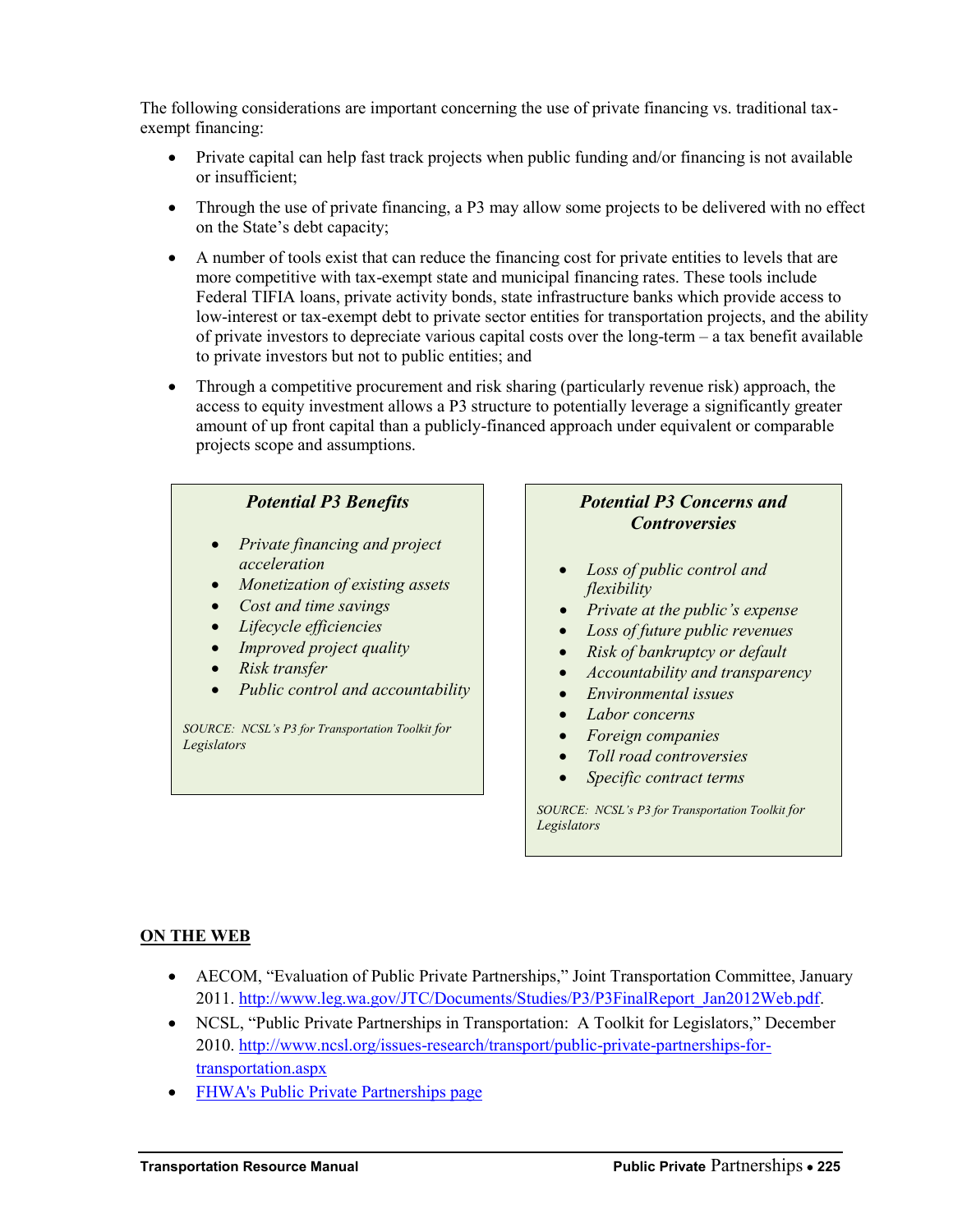### <span id="page-3-0"></span>**Public Private Partnerships in Washington State**

Since the early 1990s, Washington State has experimented with public private partnerships. In 1993, the Legislature passed the Public Private Initiatives in Transportation (PPI) Act (HB 1006, codified as [RCW](http://app.leg.wa.gov/rcw/default.aspx?cite=47.46)  [47.46\)](http://app.leg.wa.gov/rcw/default.aspx?cite=47.46) to create a legal framework for transportation P3s. Fourteen project proposals were received from the private sector, and six were approved for further consideration. Over the next several years, five of these six projects were dropped from consideration due to funding concerns, legislative opposition, or lack of public support.

The last project was a new SR 16 Tacoma Narrows Bridge. In 1997, a private consortium led by Bechtel Infrastructure and Kiewit Pacific was selected to construct and operate the bridge as a P3. The project was unable to proceed as a P3, however, because the State Supreme Court ruled that WSDOT had no statutory authority to impose tolls on the existing bridge, which was critical to the project's finance plan.

In 2002, the P3 developer and the Legislature agreed to amend the law to allow tolling of the existing bridge, so long as state-issued bonds financed construction. The State also assumed operations and maintenance responsibilities from the private consortium.

The Legislature subsequently directed the Legislative Transportation Committee to study barriers to public private partnerships in Washington State, resulting in the enactment of the 2005 Transportation Innovative Partnerships Act [\(Chapter 47.29 RCW\)](http://app.leg.wa.gov/rcw/default.aspx?cite=47.29). It maintained the requirement for state-issued debt for P3 projects. As a result, no P3 projects for toll facilities have been undertaken since the law's enactment. Only small, non-tolled projects have advanced under the current program.

*No P3 projects for toll facilities have been undertaken since the enactment of the 2005 Transportation Innovative Partnerships Act.* 

In 2011, the Legislature directed the Joint Transportation Committee to study whether P3s can benefit the state's delivery of transportation projects. As

part of the 2011 study, the consultant team recommended a number of statutory changes that would be needed if the state were to pursue development of a viable transportation P3 program. It would require complete rewrite of the P3 statute, to allow private financing of transportation projects, to improve public interest protections, and other revisions.

### **Transportation Commission's Role under RCW 47.29 (TIP Program)**

The Transportation Innovative Partnership (TIP) program is administered by WSDOT's Transportation Partnerships Office, but certain aspects of the program are overseen by the Washington State Transportation Commission, including the following:

- Creating the administrative rules for how the TIP program will be administered;
- Ensuring that the competitive process for receiving, scoring, and selecting proposals complies with all rules and regulations;
- Establishing expert review panels where warranted (such as high-cost projects);
- Reviewing the terms of any proposed contracts and partnership agreements to insure that the State's interest has been protected; and
- Approving or rejecting negotiated agreements.

In 2006, the Washington Transportation Commission formally adopted administrative rules for the Transportation Innovative Partnership Program. The program rules can be found at [WAC 468-600.](http://app.leg.wa.gov/wac/default.aspx?cite=468-600)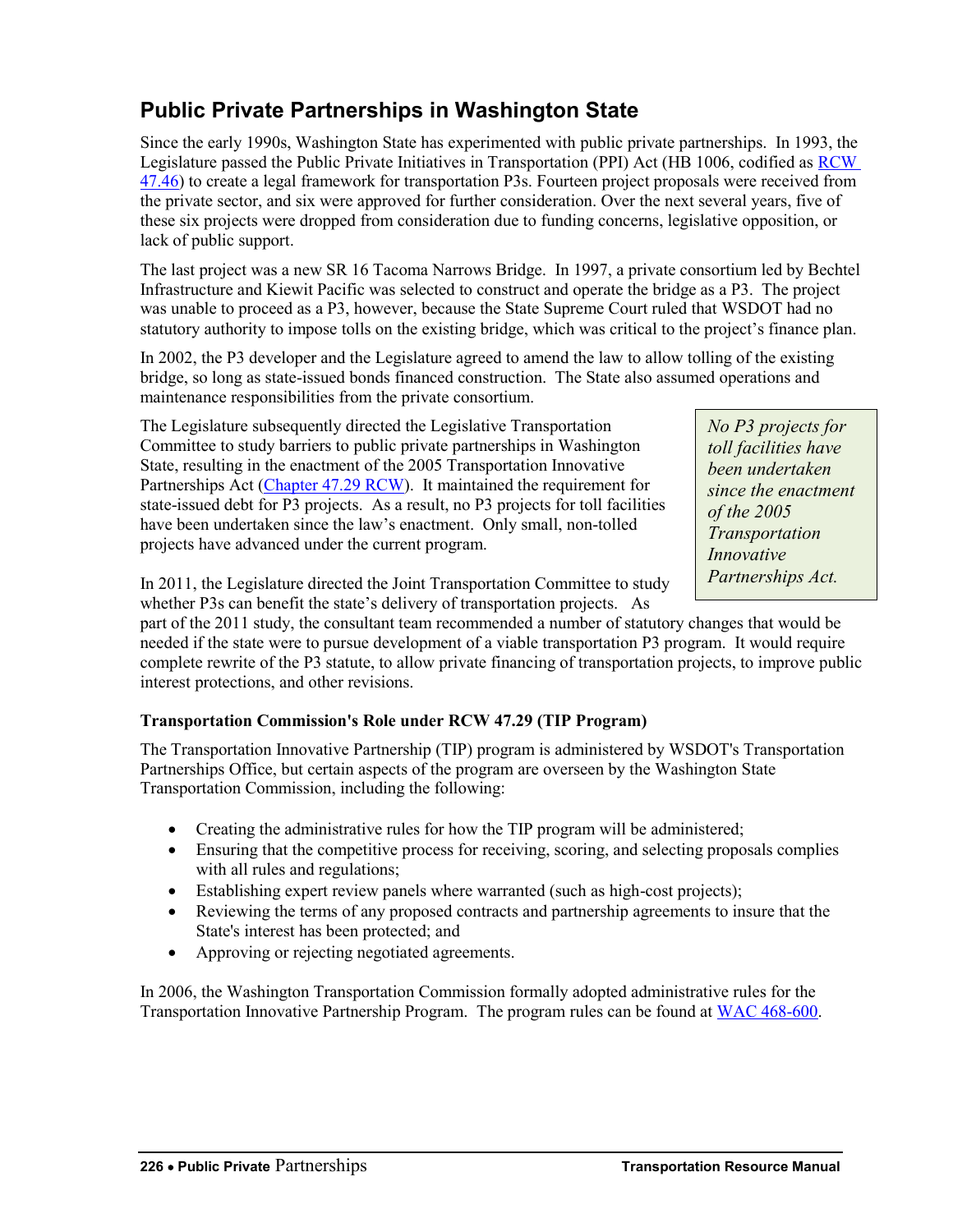#### **WSDOT's Responsibilities for the TIP Program**

WSDOT's Transportation Partnerships Office (TPO) is responsible for engaging the private sector in public private partnerships that can help advance transportation projects, programs, or policies. The Office is funded at \$600,000 in operating funds, with 2 FTEs, and is overseen by the Chief Financial Officer for the agency.

The TPO relies on short-term contracts with consultants to conduct specialized research and due diligence of potential projects. Typically, funding is provided specifically for this purpose, and is not part of the program's ongoing budget.

Since 2012, the TPO has worked with the Transportation Commission on the [Washington Road Usage](http://waroadusagecharge.wordpress.com/)  [Charge Assessment project.](http://waroadusagecharge.wordpress.com/)

The Transportation Partnerships Office is responsible for conducting the administrative functions and responsibilities of the TIP program. These tasks generally include the following:

- **Consultation and advisory services**, providing information and advice to public officials on the use of P3s to develop projects.
- **Analysis and assessment**, carrying out economic feasibility studies and business assessments on basic project viability.
- **Project development** for those projects that demonstrate feasibility and where the state has resources to enter a partnership.
- **Liaison and representation**, serving as the conduit between the state, the private sector, and transportation stakeholders interested in P3 projects.

Since no tolled projects have advanced under the TIP program, the active projects have been limited to non-toll projects, which include the following:

- The West Coast Green Highway, a joint initiative by Washington, Oregon, California and British Columbia to promote the use of fuels with low- or no-carbon emissions.
- A West Coast Electric Highway Project, a partnership with the private sector to build a network of electric vehicle fast-charging stations along I-5, I-90 and US-2.
- Proposed joint development at Washington State ferry terminals (Edmonds, Anacortes and Colman Dock).
- A pilot project to generate revenue from digital advertising on WSDOT websites.
- A pilot project to develop retail amenities at state-owned Park-and-Ride facilities.

#### **ON THE WEB**

[Washington State Transportation Commission Public Private Partnerships Program](http://wstc.wa.gov/StudiesSurveys/Non-TollingPublicPrivatePartnerships.htm) [WSDOT's Public/Private Partnerships page](http://www.wsdot.wa.gov/Funding/Partners/Default.htm)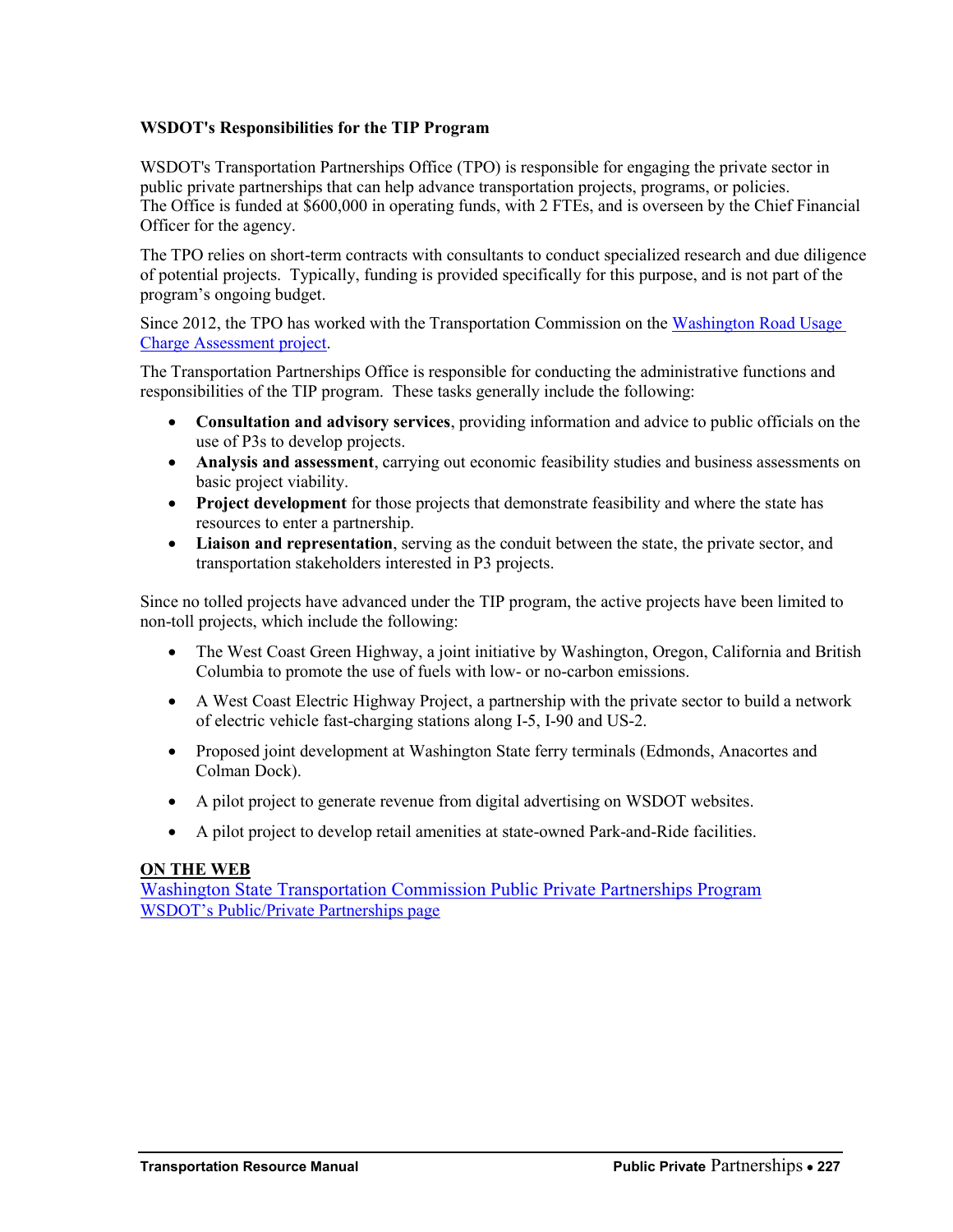### <span id="page-5-0"></span>**Chronology of Washington's Public Private Partnerships Programs**

- **1993** HB 1006, Public Private Initiatives in Transportation (PPI), is enacted into law (RCW 47.46). A program is created within WSDOT to implement the law.
- **1994** WSDOT issued a Request for Proposals (RFP) inviting private firms to submit proposed projects for consideration. Fourteen project proposals were received. Six projects were selected and approved by the Transportation Commission for further consideration:
	- 1. SR 18 Corridor between I-5 and I-90 (dropped in 1994 due to lack of public involvement and support)
	- 2. SR 520 including the Evergreen Point Bridge
	- 3. Puget Sound Congestion Pricing project
	- 4. SR 522 from Woodinville to Monroe
	- 5. King County Park and Ride lot improvements
	- 6. SR 16/Tacoma Narrows Bridge
- **1995** PPI law was amended to require WSDOT to conduct an advisory vote on projects that were challenged by a petition of 5,000 signatures. The Puget Sound Congestion Pricing project was dropped from consideration.
- **1996** PPI law amended to require legislative funding for environmental, engineering, and public involvement work before proposed projects could proceed. Only the Tacoma Narrows Bridge project received legislative appropriations. Therefore, SR 520 and SR 522 were dropped from further consideration.
- **1997** King County Park and Ride lot improvement proposal was dropped from consideration due to local funding concerns. United Infrastructure of Washington (UIW), a joint venture of Bechtel Infrastructure and Kiewit Pacific, was selected as the project development and construction team for the SR 16 Tacoma Narrows Bridge (TNB) project. Included on the team, is the design-builder, Tacoma Narrows Constructors, also a joint-venture of Bechtel and Kiewit.
- **1998** The Legislature passed legislation to provide sales tax deferrals on construction of the TNB project; require the initial roundtrip toll to not exceed \$3; and provide \$50 million state contribution to the project. The advisory vote was held, with 53 percent of the voters in the affected area favoring the project.
- **1999** The Legislature authorized the \$50 million state contribution. WSDOT entered into a contract with UIW to develop the project.
- **2000** The Governor approved \$800 million in privately-issued tax exempt financing for the TNB project. However, the State Supreme Court ruled that WSDOT lacked statutory authority to impose tolls to improve the existing Tacoma Narrows Bridge. In effect, this halted the project from advancing, as toll revenues collected from existing bridge users is required to fully finance construction of the new bridge.
- **2002** The Legislature authorizes the use of state-issued bonds and public financing for the Tacoma Narrows Bridge Project. The Legislature appropriated \$849 million for the project, which included \$800 million to be obtained from the sale of the bonds, which will then be paid back through tolling. WSDOT took over management of the construction and operation of the project, reimbursing UIW for their development efforts to date. Also, the Legislature